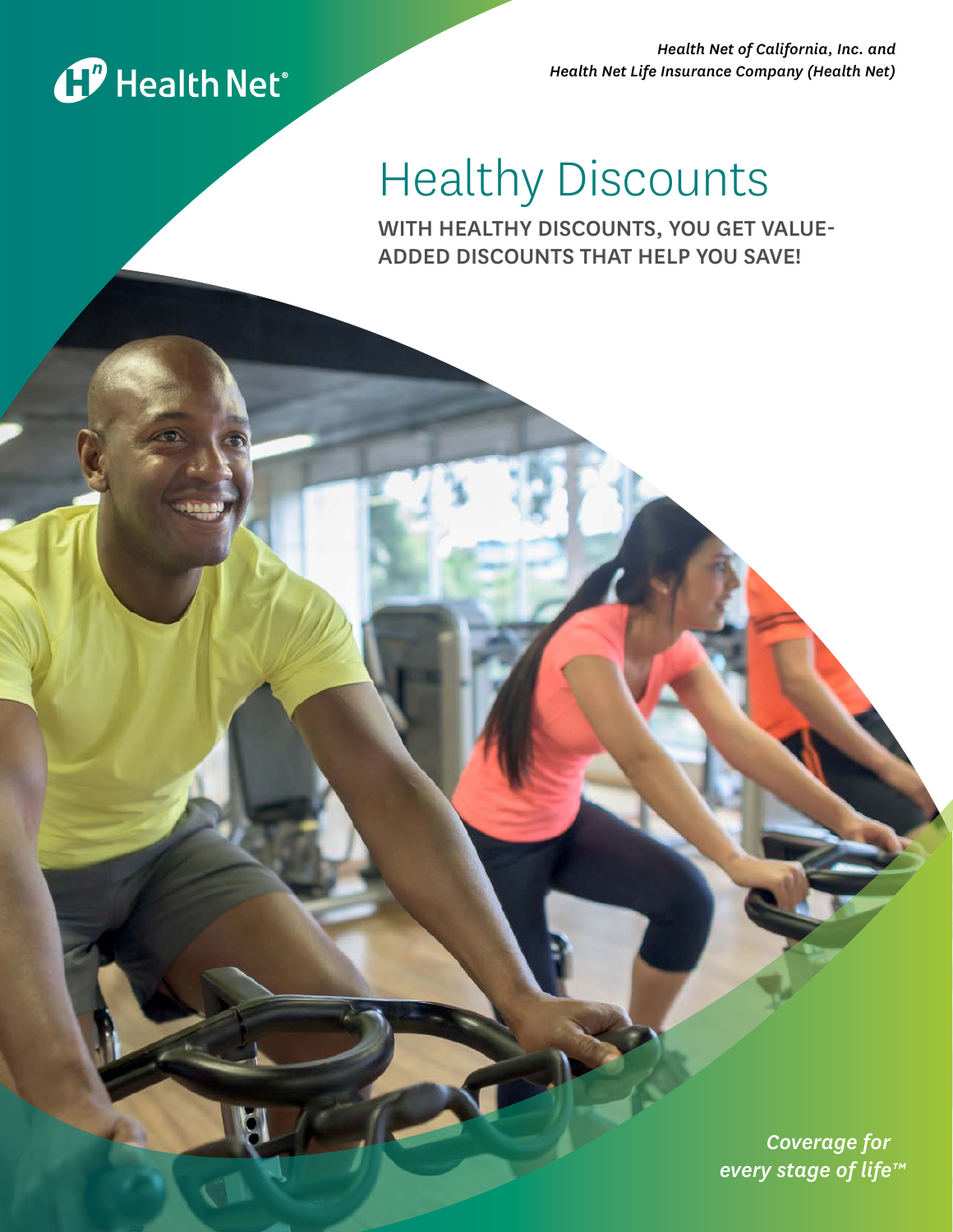# Weight management

WW

www.weightwatchers.com/us/healthnet 1-866-896-2655 (TTY: 711) WW offers two weight-loss solutions:1

# 1. Digital

WW online digital weight-loss program includes:

- **•** Personal food and fitness tracking from your mobile device or desktop.
- **•** 24/7 Expert Chat with the WW coaching team.
- **•** Seamlessly sync with your favorite activity tracker to track fitness on the go.
- **•** WW Connect a members-only social networking site.
- **•** Health Net members qualify for a 50% discount (\$27.50 for 3 months) available twice a year for a total of 6 months of continuous enrollment.

#### 2. Digital & Workshops<sup>2</sup>

Combines WW Digital program with workshops. Program includes:

- **•** Unlimited access to local wellness workshops led by a wellness coach.
- **•** Confidential wellness check-ins.
- **•** Digital and mobile tools to help members stay on track.
- **•** Health Net members qualify for a 50% discount (\$19.11 per month) for their first 6 months

Please give Health Net's client ID number to the enrollment specialist: 29851

# Jenny Craig

# www.jennycraig.com/healthnet 1-877-Jenny70 (TTY: 711)

Receive a free 3-month program  $+$  \$50 in food savings<sup>3</sup> or get 50% off our premium programs.4

Offer includes:

- **•** Unlimited consulting either in-center or via phone with your dedicated personal consultant.
- **•** Full menu selection. Choose from over 100 menu items, including delicious premium frozen items (food cost separate).
- **•** Choose your food weekly, not monthly.
- **•** No contract or cancellation penalties.
- **•** Ask about free shipping.
- **•** Free and no-obligation consultation.

Let the representative know you're a Health Net member to receive your special offers.





Find a Healthy Discounts partner Call or go online. Make an appointment and be sure to show your Health Net ID card to receive your discount.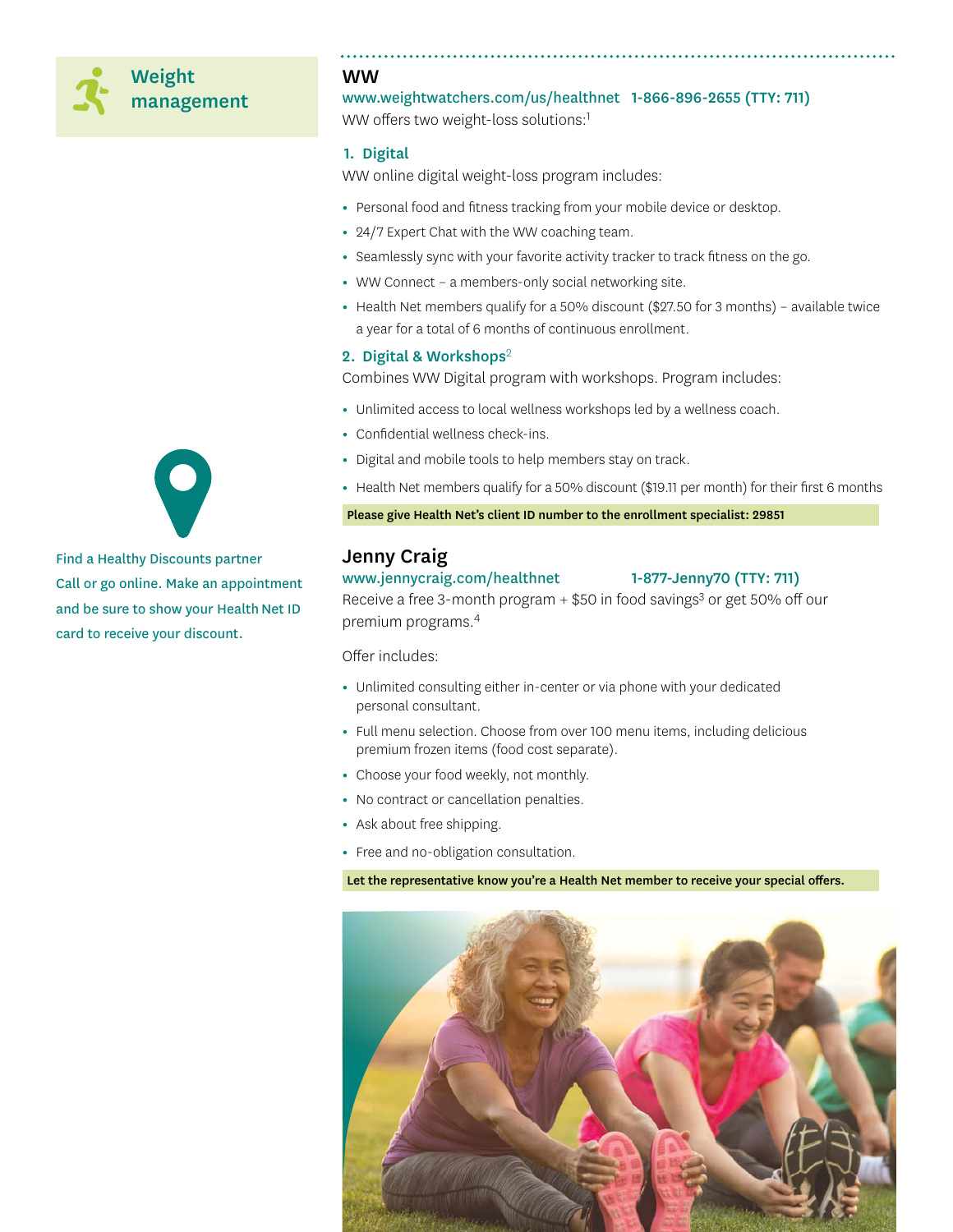# Fitness club discounts

Active&Fit Direct

# www.ActiveAndFitDirect.com/Fitness/HealthNet 1-877-771-2746

The Active&Fit Direct Program<sup>5</sup> offers fitness center memberships to 10,000+ fitness centers nationwide for just \$25 a month (plus a one-time \$25 enrollment fee and applicable taxes).

Chiropractic, acupuncture and more

# ChooseHealthy

### www.Choosehealthy.com/hnch 1-877-335-2746

Receive a 25% discount on the usual and customary fees from contracted acupuncturists, chiropractors and massage therapists.



Health and wellness products



Eye care

Hearing aids and screenings

# ChooseHealthy & ChooseHealthy Store www.Choosehealthy.com/hnch

Through the ChooseHealthy store, you can buy health and wellness products at a discount on the suggested retail price. Health Net members receive free standard shipping on all orders.

# EyeMed Vision Care

# www.eyemedvisioncare.com/healthnet 1-866-559-5252 (TTY: 711)

Receive discounts on eye exams, frames and lenses at more than 20,000 locations, including JCPenney Optical, Target Optical and LensCrafters.

- **•** 15% off retail price for conventional contact lenses.
- **•** 35% off retail price of any available frame at a provider location.
- **•** \$50 single, \$70 bifocal, \$105 trifocal plastic lenses.<sup>6</sup>
- **•** 15% discount on retail laser vision correction or 5% off the promotional price.

# Connect Hearing

# www.connecthearing.com 1-888-439-3137

Health Net members ages 18–64 receive a complete hearing evaluation for \$30 and a 30% discount on the US Connect Hearing list price on hearing aids. With the new 2-Week Free Trial, you have nothing to lose! Plus, members who purchase a hearing device receive our Connect Advantage at no extra charge:

- **•** 3-year supply of hearing aid batteries.
- **•** 3-year warranty, including loss and damage.
- **•** Unlimited counseling and follow-up visits.
- **•** Price match guarantee.

# NationsHearing

# www.nationshearing.com 1-800-996-0234

Health Net members and their immediate family members (grandparents, parents, spouse, and children) receive:

- **•** Free hearing screenings.
- **•** Set discount prices with hearing aids starting at \$681.
- **•** Free three-year warranty, including loss and damage.
- **•** Free three-year supply of hearing aid batteries.
- **•** 60-day refund policy, including a two-year hearing loss change protection.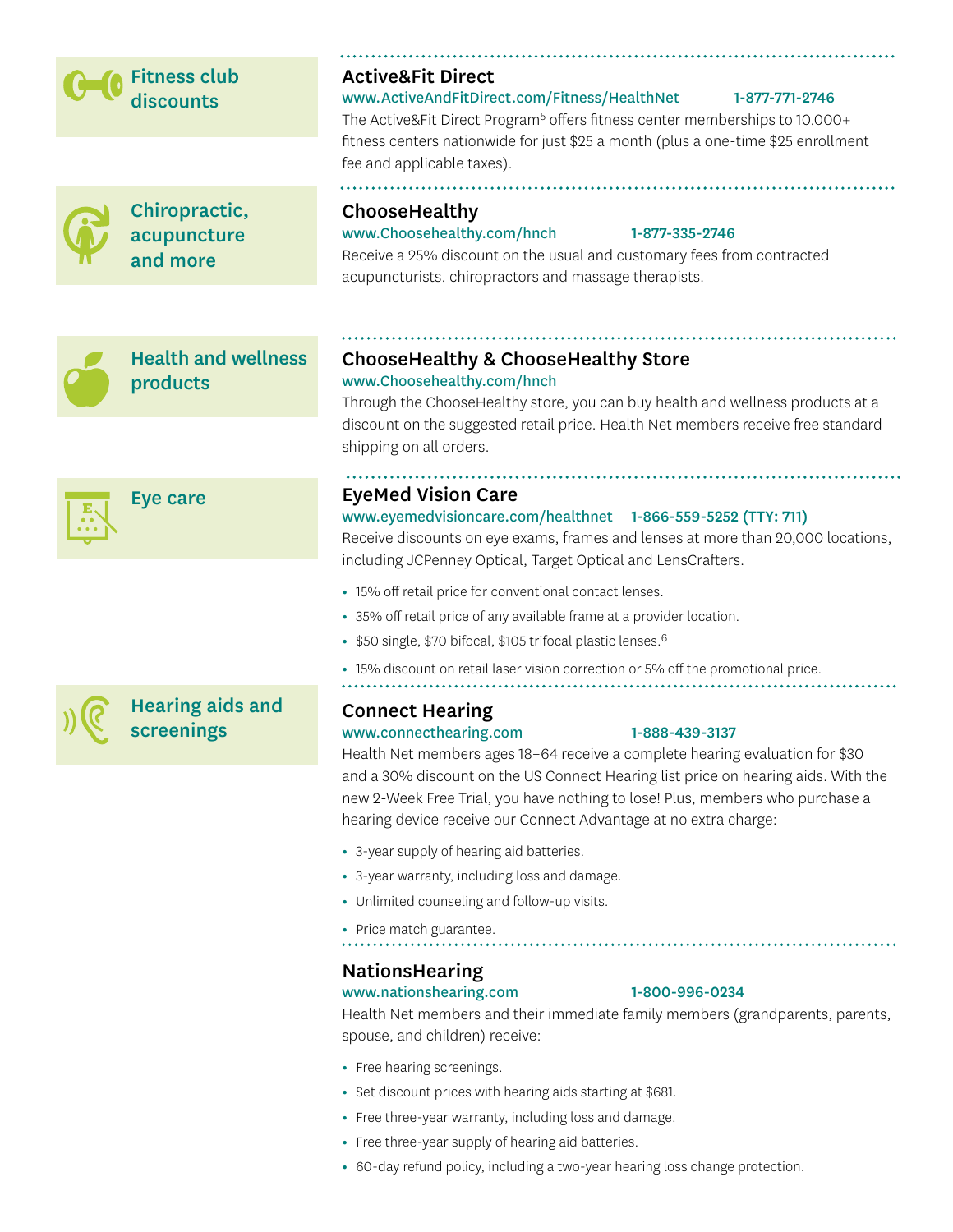# Nondiscrimination Notice

In addition to the State of California nondiscrimination requirements (as described in benefit coverage documents), Health Net of California, Inc. and Health Net Life Insurance Company (Health Net) comply with applicable federal civil rights laws and do not discriminate, exclude people or treat them differently on the basis of race, color, national origin, ancestry, religion, marital status, gender, gender identity, sexual orientation, age, disability, or sex.

# HEALTH NET:

- **•** Provides free aids and services to people with disabilities to communicate effectively with us, such as qualified sign language interpreters and written information in other formats (large print, accessible electronic formats, other formats).
- **•** Provides free language services to people whose primary language is not English, such as qualified interpreters and information written in other languages.

If you need these services, contact Health Net's Customer Contact Center at: **Individual & Family Plan (IFP) Members On Exchange/Covered California** 1-888-926-4988 (TTY: 711) **Individual & Family Plan (IFP) Members Off Exchange** 1-800-839-2172 (TTY: 711) **Individual & Family Plan (IFP) Applicants** 1-877-609-8711 (TTY: 711) **Group Plans through Health Net** 1-800-522-0088 (TTY: 711)

If you believe that Health Net has failed to provide these services or discriminated in another way based on one of the characteristics listed above, you can file a grievance by calling Health Net's Customer Contact Center at the number above and telling them you need help filing a grievance. Health Net's Customer Contact Center is available to help you file a grievance. You can also file a grievance by mail, fax or email at:

Health Net of California, Inc./Health Net Life Insurance Company Appeals & Grievances PO Box 10348, Van Nuys, CA 91410-0348

Fax: 1-877-831-6019 Email: Member.Discrimination.Complaints@healthnet.com (Members) or Non-Member.Discrimination.Complaints@healthnet.com (Applicants)

For HMO, HSP, EOA, and POS plans offered through Health Net of California, Inc.: If your health problem is urgent, if you already filed a complaint with Health Net of California, Inc. and are not satisfied with the decision or it has been more than 30 days since you filed a complaint with Health Net of California, Inc., you may submit an Independent Medical Review/ Complaint Form with the Department of Managed Health Care (DMHC). You may submit a complaint form by calling the DMHC Help Desk at 1-888-466-2219 (TDD: 1-877-688-9891) or online at www.dmhc.ca.gov/FileaComplaint.

For PPO and EPO plans underwritten by Health Net Life Insurance Company: You may submit a complaint by calling the California Department of Insurance at 1-800-927-4357 or online at https://www.insurance.ca.gov/ 01-consumers/101-help/index.cfm.

If you believe you have been discriminated against because of race, color, national origin, age, disability, or sex, you can also file a civil rights complaint with the U.S. Department of Health and Human Services, Office for Civil Rights (OCR), electronically through the OCR Complaint Portal, at https://ocrportal.hhs.gov/ocr/portal/lobby.jsf, or by mail or phone at: U.S. Department of Health and Human Services, 200 Independence Avenue SW, Room 509F, HHH Building, Washington, DC 20201, 1-800-368-1019 (TDD: 1-800-537-7697).

Complaint forms are available at http://www.hhs.gov/ocr/office/file/index.html.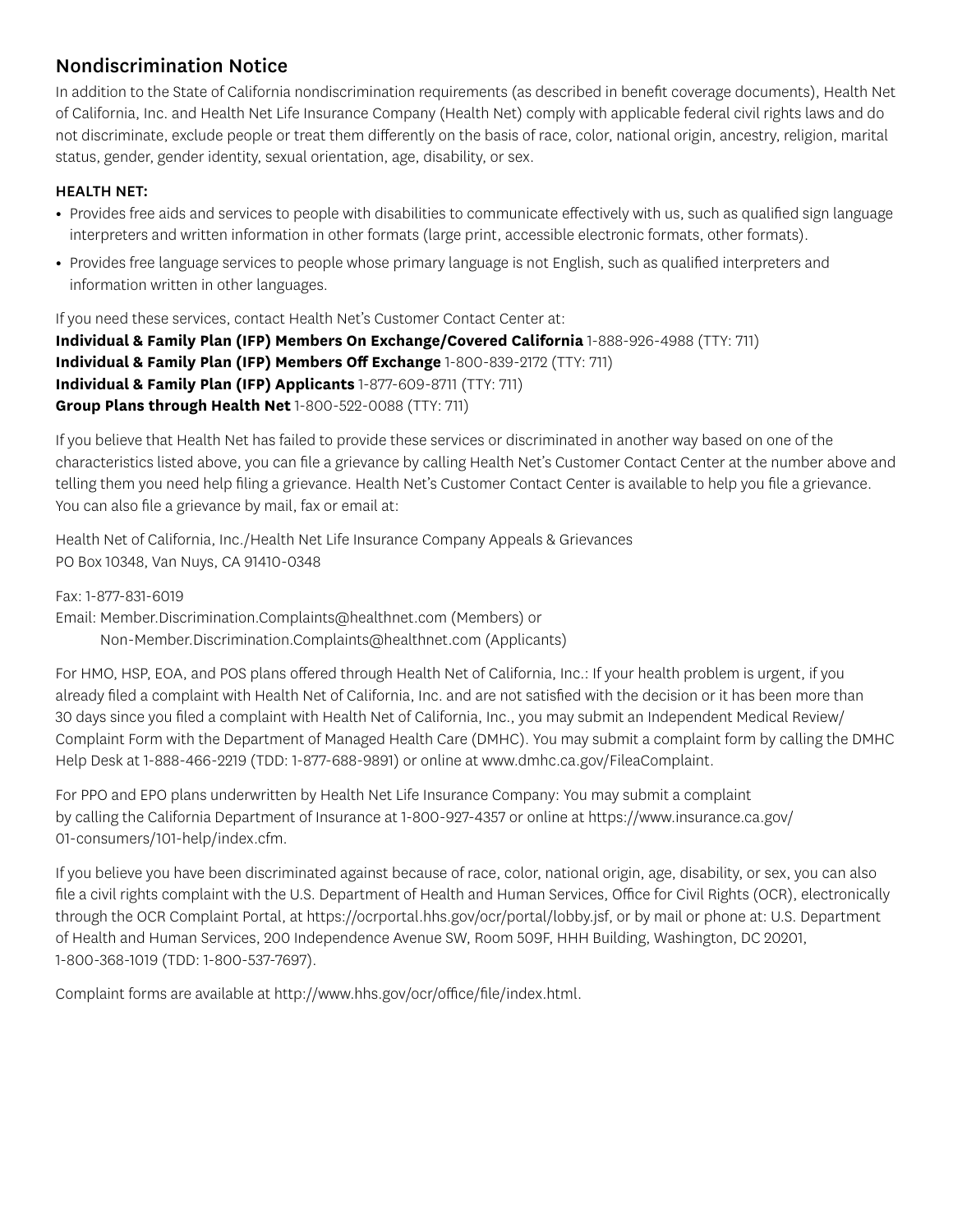### **English**

No Cost Language Services. You can get an interpreter. You can get documents read to you and some sent to you in your language. For help, call the Customer Contact Center at the number on your ID card or call Individual & Family Plan (IFP) Off Exchange: 1-800-839-2172 (TTY: 711). For California marketplace, call IFP On Exchange 1-888-926-4988 (TTY: 711) or Small Business 1-888-926-5133 (TTY: 711). For Group Plans through Health Net, call 1-800-522-0088 (TTY: 711).

### **Arabic**

خدمات لغوية مجانية. يمكننا أن نوفر لك مترجم فوري. ويمكننا أن نقرأ لك الوثائق بلغتك. للحصول على المساعدة الالزمة، يرجى التواصل مع مركز خدمة العملاء عبر الرقم المبين على بطاقتك أو الاتصال بالرقم الفرعي لخطة الأفراد والعائلة: 1722-839-1000 (711 )717). للتواصل في كاليفورنيا، يرجى الاتصال بالرقم الفرعي لخطة الأفراد والعائلة عبر الرقم: 1988-926-888-1 (TTY: 711) أو المشروعات الصغيرة 1-888-926-5133 )711 :TTY). لخطط المجموعة عبر Net Health، يرجى االتصال بالرقم 1-800-522-0088 )711 :TTY).

# **Armenian**

Անվճար լեզվական ծառայություններ: Դուք կարող եք բանավոր թարգմանիչ ստանալ: Փաստաթղթերը կարող են կարդալ ձեր լեզվով: Օգնության համար զանգահարեք Հաճախորդների սպասարկման կենտրոն ձեր ID քարտի վրա նշված հեռախոսահամարով կամ զանգահարեք Individual & Family Plan (IFP) Off Exchange`1-800-839-2172 հեռախոսահամարով (TTY` 711): Կալիֆորնիայի համար զանգահարեք IFP On Exchange՝

1-888-926-4988 հեռախոսահամարով (TTY` 711) կամ Փոքր բիզնեսի համար՝ 1-888-926-5133 հեռախոսահամարով (TTY` 711): Health Net-ի Խմբային ծրագրերի համար զանգահարեք 1-800-522-0088 հեռախոսահամարով (TTY՝ 711):

# **Chinese**

免費語言服務。您可使用口譯員服務。您可請人將文件唸給您聽並請我們將某些文件翻譯成您的語言 寄給您。如需協助,請撥打您會員卡上的電話號碼與客戶聯絡中心聯絡或者撥打健康保險交易市場外 的 Individual & Family Plan (IFP) 專線:1-800-839-2172(聽障專線:711 )。如為加州保險交易市場, 請撥打健康保險交易市場的 IFP 專線 1-888-926-4988 (聽障專線:711),小型企業則請撥打 1-888-926-5133(聽障專線:711)。如為透過 Health Net 取得的團保計畫,請撥打 1-800-522-0088(聽障專線:711)。

# **Hindi**

बिना शुल्क भाषा सेवाएं। आप एक दुभाषिया प्राप्त कर सकते हैं। आप दस्तावेजों को अपनी भाषा में पढ़वा सकते हैं। मदद के लिए, अपने आईडी कार्ड में दिए गए नंबर पर ग्राहक सेवा केंद्र को कॉल करें या व्यक्तिगत और फैमिली प्लान (आईएफपी) ऑफ एक्सचेंज: 1-800-839-2172 (TTY: 711) पर कॉल करें। कैलिफोर्निया िाजारों ्के लिए, आईएफपी ऑन एकसचेंज 1-888-926-4988 )TTY: 711) या समॉि बिजनेस 1-888-926-5133 (TTY: 711) पर कॉल करें। हेल्थ नेट के माध्यम से ग्रुप प्लान के लिए 1-800-522-0088 (TTY: 711) पर कॉल करें।

### **Hmong**

Tsis Muaj Tus Nqi Pab Txhais Lus. Koj tuaj yeem tau txais ib tus kws pab txhais lus. Koj tuaj yeem muaj ib tus neeg nyeem cov ntaub ntawv rau koj ua koj hom lus hais. Txhawm rau pab, hu xovtooj rau Neeg Qhua Lub Chaw Tiv Toj ntawm tus npawb nyob ntawm koj daim npav ID lossis hu rau Tus Neeg thiab Tsev Neeg Qhov Kev Npaj (IFP) Ntawm Kev Sib Hloov Pauv: 1-800-839-2172 (TTY: 711). Rau California qhov chaw kiab khw, hu rau IFP Ntawm Qhov Sib Hloov Pauv 1-888-926-4988 (TTY: 711) lossis Lag Luam Me 1-888-926-5133 (TTY: 711). Rau Cov Pab Pawg Chaw Npaj Kho Mob hla Health Net, hu rau 1-800-522-0088 (TTY: 711).

### **Japanese**

無料の言語サービスを提供しております。通訳者もご利用いただけます。日本語で文書をお読みす ることも可能です。ヘルプが必要な場合は、IDカードに記載されている番号で顧客連絡センターま でお問い合わせいただくか、Individual & Family Plan (IFP) (個人・家族向けプラン) Off Exchange: 1-800-839-2172 (TTY: 711) までお電話ください。カリフォルニア州のマーケット プレイスについては、IFP On Exchange 1-888-926-4988 (TTY: 711) または Small Business 1-888-926-5133 (TTY: 711) までお電話ください。Health Netによるグループプランについては、 1-800-522-0088 (TTY: 711) までお電話ください。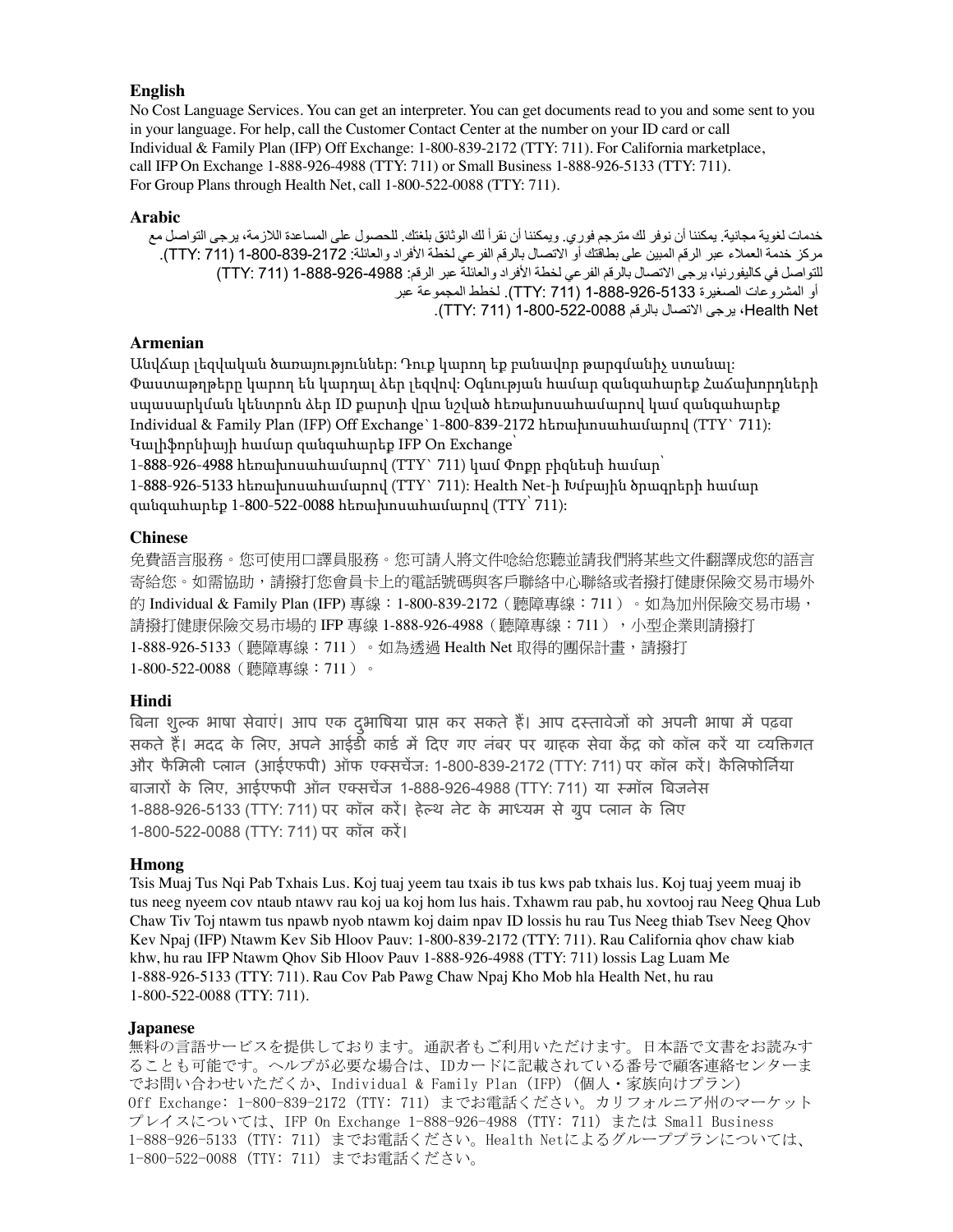# **Khmer**

សេវាភាសាដោយឥតគិតច្លេ។ លោកអ្នកអាចទទួលបានអ្នកបកប្រេច្ចាល់មាត់។ លោកអ្នកអាចស្តាប់គេអានឯក សារឱ្យលោកអ្នកជាភាសារបស់លោកអ្នក។ សម្រាបជនួយ សូមហោទូរសព្វទៅកាន់មជ្ឈមណ្ឌលទនាក់ទំនងអត ថជនតាមលេខដែលមាននោលេបណ្ណសម្គាលខ្លួនរបស់លោកអ្នក ឬហោទូរសព្ទទោកានកម្មវធ Off Exchange របស់គម្រោងជាលក្ខណៈបុគ្គល នងក្រុមគ្រួសារ (IFP) តាមរយៈលេខ៖ 1-800-839-2172 (TTY: 711)។ សម្រាប់ទង្សាររដ្ឋ California សូមហោទូរសព្ទទោកានកម្មវធិ On Exchange របស់គម្រោង IFP តាមរយៈលេខ 1-888-926-4988 (TTY: 711) ឬ្ករុមហ៊ុនអាជីវកម្មខ្្នតតូចតាមរយៈសលខ 1-888-926-5133 (TTY: 711)។ េ្មាប់គស្មាងជា្ករុមតាមរយៈ Health Net េូមសៅទូរេ័ពទាសៅកាន់សលខ 1-800-522-0088 (TTY: 711)។

# **Korean**

무료 언어 서비스입니다. 통역 서비스를 받으실 수 있습니다. 문서 낭독 서비스를 받으실 수 있으며 일부 서비스는 귀하가 구사하는 언어로 제공됩니다. 도움이 필요하시면 ID 카드에 수록된 번호로 고객서비스 센터에 연락하시거나 개인 및 가족 플랜(IFP)의 경우 Off Exchange: 1-800-839-2172(TTY: 711)번으로 전화해 주십시오. 캘리포니아 주 마켓플레이스의 경우 IFP On Exchange 1-888-926-4988(TTY: 711), 소규모 비즈니스의 경우 1-888-926-5133(TTY: 711)번으로 전화해 주십시오. Health Net을 통한 그룹 플랜의 경우 1-800-522-0088(TTY: 711)번으로 전화해 주십시오.

# **Navajo**

Doo bááh ílínígóó saad bee háká ada'iiyeed. Ata' halne'ígíí da ła' ná hádídóot'iił. Naaltsoos da t'áá shí shizaad k'ehjí shichí' yídooltah nínízingo t'áá ná ákódoolnííł. Akót'éego shíká a'doowoł nínízingo Customer Contact Center hoolyéhíji' hodíílnih ninaaltsoos nanitingo bee néého'dolzinígíí hodoonihji' bikáá' éí doodago kojį' hólne' Individual & Family Plan (IFP) Off Exchange: 1-800-839-2172 (TTY: 711). California marketplace báhígíí koji' hólne' IFP On Exchange 1-888- 926-4988 (TTY: 711) éí doodago Small Business báhígíí koji' hólne' 1-888-926-5133 (TTY: 711). Group Plans through Health Net báhígíí éí koji' hólne' 1-800-522-0088 (TTY: 711).

# **Persian (Farsi)**

خدمات زبان بدون هزينه. می توانيد يک مترجم شفاهی بگيريد. می توانيد درخواست کنيد اسناد به زبان شما برايتان خوانده شوند. برای دريافت کمک، با مرکز تماس مشتريان به شماره روی کارت شناسايی يا طرح فردی و خانوادگی (Exchange Off( IFP به شماره: 1-800-839-2172 ):711TTY )تماس بگيريد. برای بازار کاليفرنيا، با Exchange On IFP شماره 1-888-926-4988 ):711TTY )يا کسب و کار کوچک 1-888-926-5133 ):711TTY )تماس بگيريد. برای طرح های گروهی از طريق Net Health، با 1-800-522-0088 ):711TTY )تماس بگيريد.

# **Panjabi (Punjabi)**

ਬਿਨਾਂ ਕਿਸੇ ਲਾਗਤ ਵਾਲੀਆਂ ਭਾਸ਼ਾ ਸੇਵਾਵਾਂ। ਤੁਸੀਂ ਇੱਕ ਦੁਭਾਸ਼ੀਏ ਦੀ ਸੇਵਾ ਹਾਸਲ ਕਰ ਸਕਦੇ ਹੋ। ਤੁਹਾਨੂੰ ਦਸਤਾਵੇਜ਼ ਤੁਹਾਡੀ ਭਾਸ਼ਾ ਵਿੱਚ ਪੜ੍ਹ ਕੇ ਸੁਣਾਏ ਜਾ ਸਕਦੇ ਹਨ। ਮਦਦ ਲਈ, ਆਪਣੇ ਆਈਡੀ ਕਾਰਡ ਤੇ ਦਿੱਤੇ ਨੰਬਰ ਤੇ ਗਾਹਕ ਸੰਪਰਕ ਕੇਂਦਰ ਨੂੰ ਕਾਲ ਕਰੇ ਜਾਂ ਵਿਅਕਤੀਗਤ ਅਤੇ ਪਰਿਵਾਰਕ ਯੋਜਨਾ (IFP) ਔਫ਼ ਐਕਸਚੇਂਜ 'ਤੇ ਕਾਲ ਕਰੋ: 1-800-839-2172 (TTY: 711)। ਕੈਲੀਫੋਰਨੀਆ ਮਾਰਕਿਟਪਲੇਸ ਲਈ, IFP ਔਨ ਐਕਸਚੇਂਜ ਨੂੰ 1-888-926-4988 (TTY: 711) ਜਾਂ ਸਮੌਲ ਬਿਜ਼ਨੇਸ ਨੂੰ 1-888-926-5133 (TTY: 711) 'ਤੇ ਕਾਲ ਕਰੋ। ਹੈਲਥ ਨੈੱਟ ਰਾਹੀਂ ਸਾਮੂਹਿਕ ਪਲੈਨਾਂ ਲਈ, 1-800-522-0088 (TTY: 711) 'ਤੇ ਕਾਲ ਕਰੋ।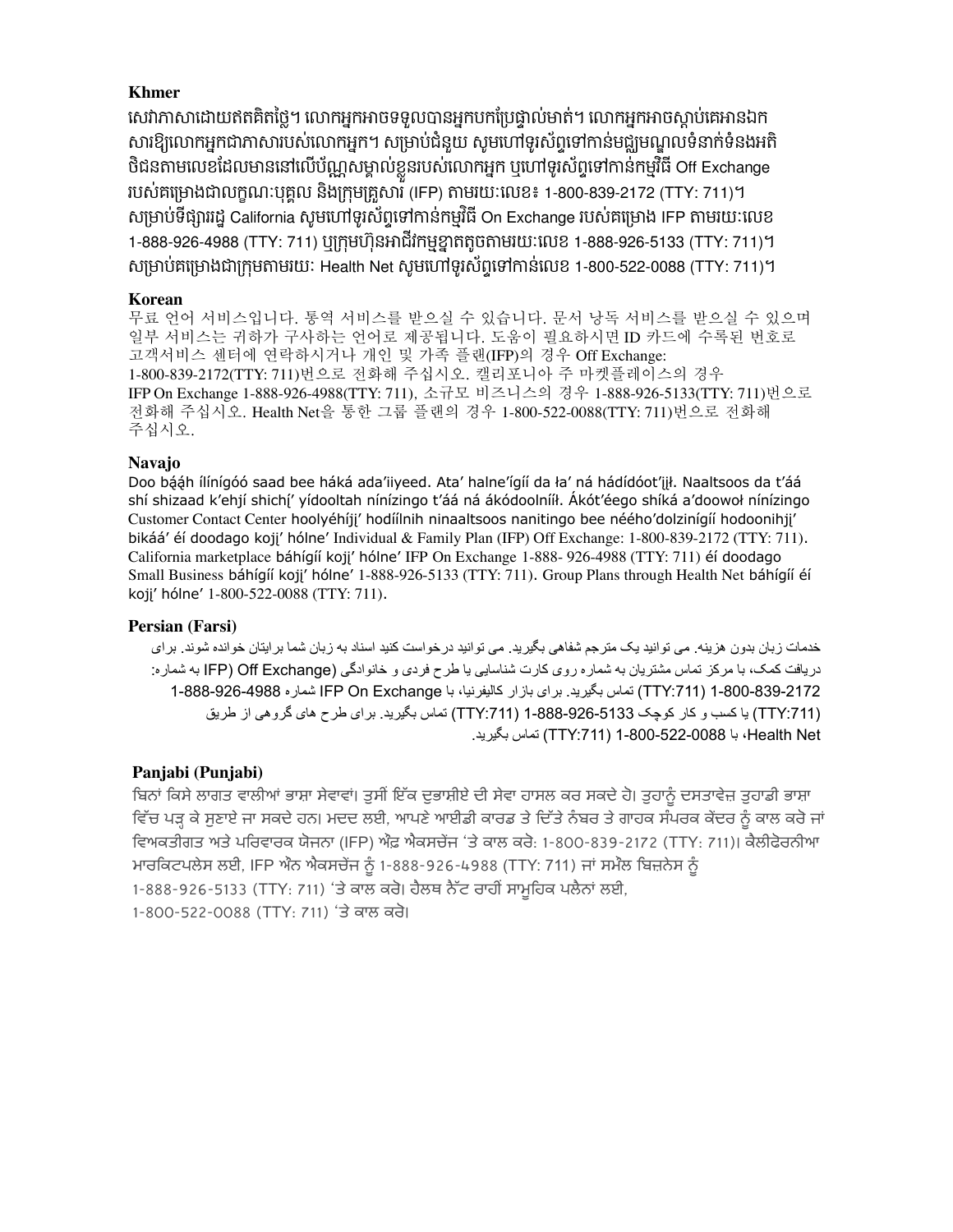### **Russian**

Бесплатная помощь переводчиков. Вы можете получить помощь переводчика. Вам могут прочитать документы на Вашем родном языке. Если Вам нужна помощь, звоните по телефону Центра помощи клиентам, указанному на вашей карте участника плана. Вы также можете позвонить в отдел помощи участникам не представленных на федеральном рынке планов для частных лиц и семей (IFP) Off Exchange 1‑800‑839‑2172 (TTY: 711). Участники планов от California marketplace: звоните в отдел помощи участникам представленных на федеральном рынке планов IFP (On Exchange) по телефону 1-888-926-4988 (ТТҮ: 711) или в отдел планов для малого бизнеса (Small Business) по телефону 1‑888‑926‑5133 (TTY: 711). Участники коллективных планов, предоставляемых через Health Net: звоните по телефону 1‑800‑522‑0088 (TTY: 711).

# **Spanish**

Servicios de idiomas sin costo. Puede solicitar un intérprete, obtener el servicio de lectura de documentos y recibir algunos en su idioma. Para obtener ayuda, comuníquese con el Centro de Comunicación con el Cliente al número que figura en su tarjeta de identificación o llame al plan individual y familiar que no pertenece al Mercado de Seguros de Salud al 1-800-839-2172 (TTY: 711). Para planes del mercado de seguros de salud de California, llame al plan individual y familiar que pertenece al Mercado de Seguros de Salud al 1-888-926-4988 (TTY: 711); para los planes de pequeñas empresas, llame al 1-888-926-5133 (TTY: 711). Para planes grupales a través de Health Net, llame al 1-800-522-0088 (TTY: 711).

# **Tagalog**

Walang Bayad na Mga Serbisyo sa Wika. Makakakuha kayo ng interpreter. Makakakuha kayo ng mga dokumento na babasahin sa inyo sa inyong wika. Para sa tulong, tumawag sa Customer Contact Center sa numerong nasa ID card ninyo o tumawag sa Off Exchange ng Planong Pang-indibidwal at Pampamilya (Individual & Family Plan, IFP): 1-800-839-2172 (TTY: 711). Para sa California marketplace, tumawag sa IFP On Exchange 1-888-926-4988 (TTY: 711) o Maliliit na Negosyo 1-888-926-5133 (TTY: 711). Para sa mga Planong Pang-grupo sa pamamagitan ng Health Net, tumawag sa 1-800-522-0088 (TTY: 711).

# **Thai**

ไม่มีค่าบริการด้านภาษา คุณสามารถใช้ล่ามได้ คุณสามารถให้อ่านเอกสารให้ฟั งเป็นภาษาของคุณได้ หากต้องการความช่วย เหลือ โทรหาศูนย์ลูกค้าสัมพันธ์ใด้ที่หมายเลขบนบัตรประจำตัวของคุณ หรือโทรหาฝายแผนบุคคลและครอบครัวของเอกชน (Individual & Family Plan (IFP) Off Exchange) ที่ 1-800-839-2172 (โหมด TTY: 711) สำหรับเขตแคลิฟอร์เนีย โทรหา ี ฝ่ายแผนบุคคลและครอบครัวของรัฐ (IFP On Exchange) ได้ที่ 1-888-926-4988 (โหมด TTY: 711) หรือ ฝ่ายธุรกิจขนาดเล็ก (Small Business) ที่ 1-888-926-5133 (โหมด TTY: 711) สำหรับแผนแบบกลุ่มผ่านทาง Health Net โทร **Panjabi (Punjabi)** 1-800-522-0088 (โหมด TTY: 711)

# **Vietnamese**

Các Dịch Vụ Ngôn Ngữ Miễn Phí. Quý vị có thể có một phiên dịch viên. Quý vị có thể yêu cầu được đọc cho nghe tài liệu bằng ngôn ngữ của quý vị. Để được giúp đỡ, vui lòng gọi Trung Tâm Liên Lạc Khách Hàng theo số điện thoại ghi trên thẻ ID của quý vị hoặc gọi Chương Trình Bảo Hiểm Cá Nhân & Gia Đình (IFP) Phi Tập Trung: 1‑800‑839‑2172 (TTY: 711). Đối với thị trường California, vui lòng gọi IFP Tập Trung 1‑888‑926‑4988 (TTY: 711) hoặc Doanh Nghiệp Nhỏ 1‑888‑926‑5133 (TTY: 711). Đối với các Chương Trình Bảo Hiểm Nhóm qua Health Net, vui lòng gọi 1‑800‑522‑0088 (TTY: 711).